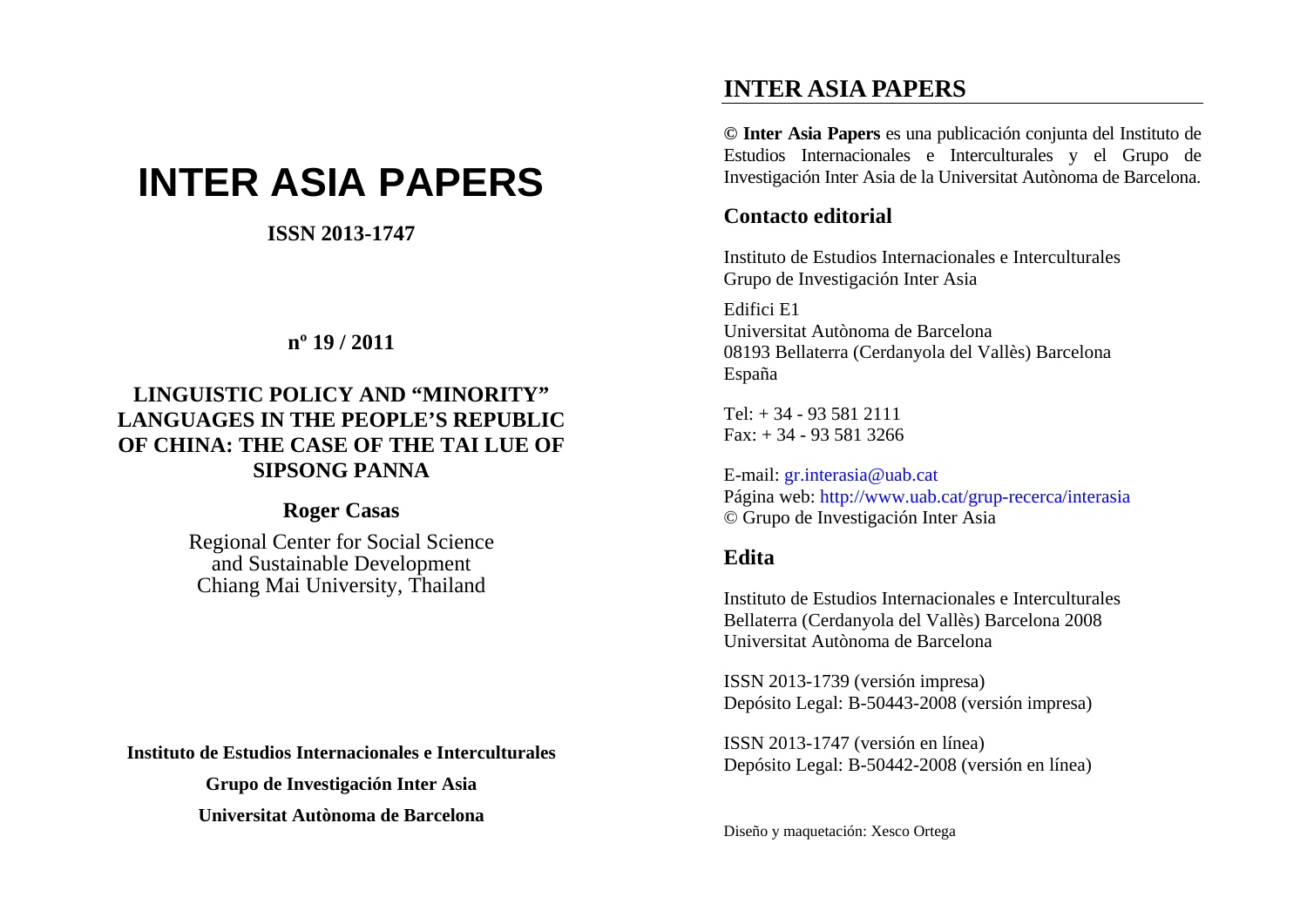#### **Linguistic Policy and "Minority" Languages in the People's Republic of China: The Case of the Tai Lue of Sipsong Panna**

#### **Roger Casas**

Regional Center for Social Science and Sustainable Development - Chiang Mai University, Thailand

# **Resumen**

Este artículo ofrece una breve discusión de algunas de las contradicciones inherentes a las políticas lingüísticas puestas en práctica por el gobierno de la República Popular China (RPC) en áreas habitadas por las llamadas "minorías", en teoría destinadas a preservar y promover el uso de lenguas no mayoritarias, a través del caso de los Tai Lue (clasificados oficialmente como Dai), en la provincia de Yunnan. Mientras el estado garantiza el derecho de todos los grupos étnicos reconocidos (minzu) en la RPC a utilizar y promocionar formas escritas y orales de sus lenguas, la inserción del Tai Lue y de otras lenguas "minoritarias" en una jerarquía simbólica dominada por la cultura de la mayoría Han legitima la exclusión de facto de dichas lenguas de los espacios públicos.

# **Palabras clave**

Política lingüística, Minorías nacionales, Tai Lue, Dai, China.

# **Abstract**

This paper offers a brief discussion of some of the contradictions informing linguistic policies implemented by the government of the People's Republic of China (PRC) in "minority" areas, allegedly aimed at preserving and promoting non-Han languages, through the case of the Tai Lue (officially classified as Dai) in Yunnan province. It is argued that, while all (recognized) ethnic groups (minzu) in the PRC are granted the right to use and develop their own spoken and written languages by the state, the insertion of the Tai Lue and other "minority" languages within a symbolic hierarchy dominated by the culture of the Han majority legitimates their de facto exclusion from public spaces.

# **Keywords**

Linguistic policy, National minorities, Tai Lue, Dai, China.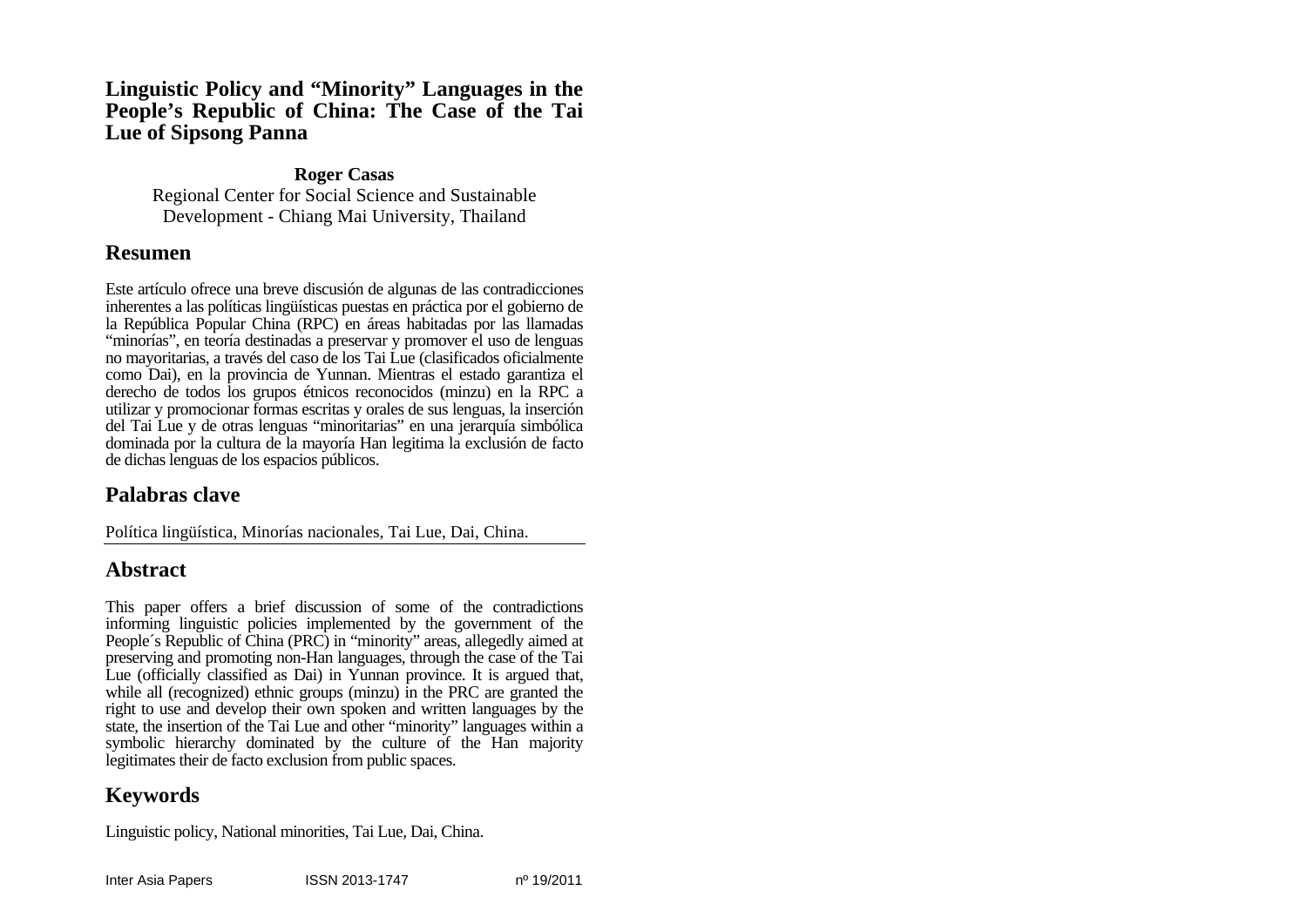#### **LINGUISTIC POLICY AND "MINORITY" LANGUAGES IN THE PEOPLE'S REPUBLIC OF CHINA: THE CASE OF THE TAI LUE OF SIPSONG PANNA**

#### **Roger Casas**

Regional Center for Social Science and Sustainable Development - Chiang Mai University, Thailand

### **Introduction**

In contrast with the strongly assimilationist character of the policies implemented during the Republic of China regarding the ethnic "minorities" living within the borders of the country,<sup>1</sup> the leaders of the People's Republic of China (PRC) made clear, even before the establishment of the new regime in 1949, that they would grant official recognition to the different non-Han groups inhabiting the country.<sup>2</sup> In terms of practical policy, this recognition meant, first, the consideration of all inhabitants in the PRC, no matter their ethnicity, as equal before the law –and thus equally subject to the rights and duties that citizenship entails; second, it involved the establishment of a system of "regional autonomy" implemented in those areas with a significant non-Han population, and aimed at providing

the local ethnic groups with the institutional means to remain "masters in their own land".<sup>3</sup>

The official recognition of ethnicity within the PRC (acknowledged in the constitutional definition of the PRC as a "multiethnic and unitary state"), as well as the implementation of the policy of "regional autonomy", demanded the set into motion of a massive ethnographic project aimed at identifying, classifying, preserving and developing the cultures of the ethnic  $(non-Han)$  minorities.<sup>4</sup> Since the 1950s, the central and regional governments of the Chinese Communist Party (CCP) have spent a great deal of effort in the implementation of policies concerning non-Han cultures, as well as in publicizing the role of the state in the preservation and promotion of "minority" cultures and languages in the PRC.<sup>5</sup>

<sup>4</sup> See the previous footnote.

 $1$  On ethnic policy during the Republic of China and the assimilationist project of the Nationalist Party, see Dreyer (1976: 15-41). The terms "minority", "minorities" and "majority" are put in inverted commas in order to emphasize their contested use within the context of integration of ethnic or social groups within larger political units (usually nation-states).

 $2$ <sup>2</sup> On the complex cultural and political reasons behind this policy, see for example Connor (1984: 67 ff.) and Harrell (2000: 25 ff). The term "Han" is the official designation of the "majority" group in the PRC, comprising around 90% of the total population in the country.

<sup>&</sup>lt;sup>3</sup> For a description of the system of "national regional autonomy" see MacKerras (1994). The establishment of the "national regional" administration run parallel to the identification process of ethnic groups and the creation of the official system for ethnic categorization which ended up being made up of 55 "minority" groups, or, in official terminology, "minority nationalities" (少数民族,*shaoshu minzu*) plus the Han majority; on the identification process, see Guldin (1994) or Fei Xiaotong, "Ethnic Identification in China" (in ibid., *Towards a People´s Anthropology*, New World Press, Beijing, 1981), who offers the "official" point of view of a Chinese anthropologist. On the the meaning of the term "*minzu*", usually translated in the PRC as "nationality", and, more recently, as "ethnic group", see Harrell (2000: 29).

<sup>&</sup>lt;sup>5</sup> As stated in the 1982 Constitution, organs of self-government in the national autonomous areas "sort out and protect the cultural legacy of the nationalities and work for the development and prosperity of their cultures" (Art. 119).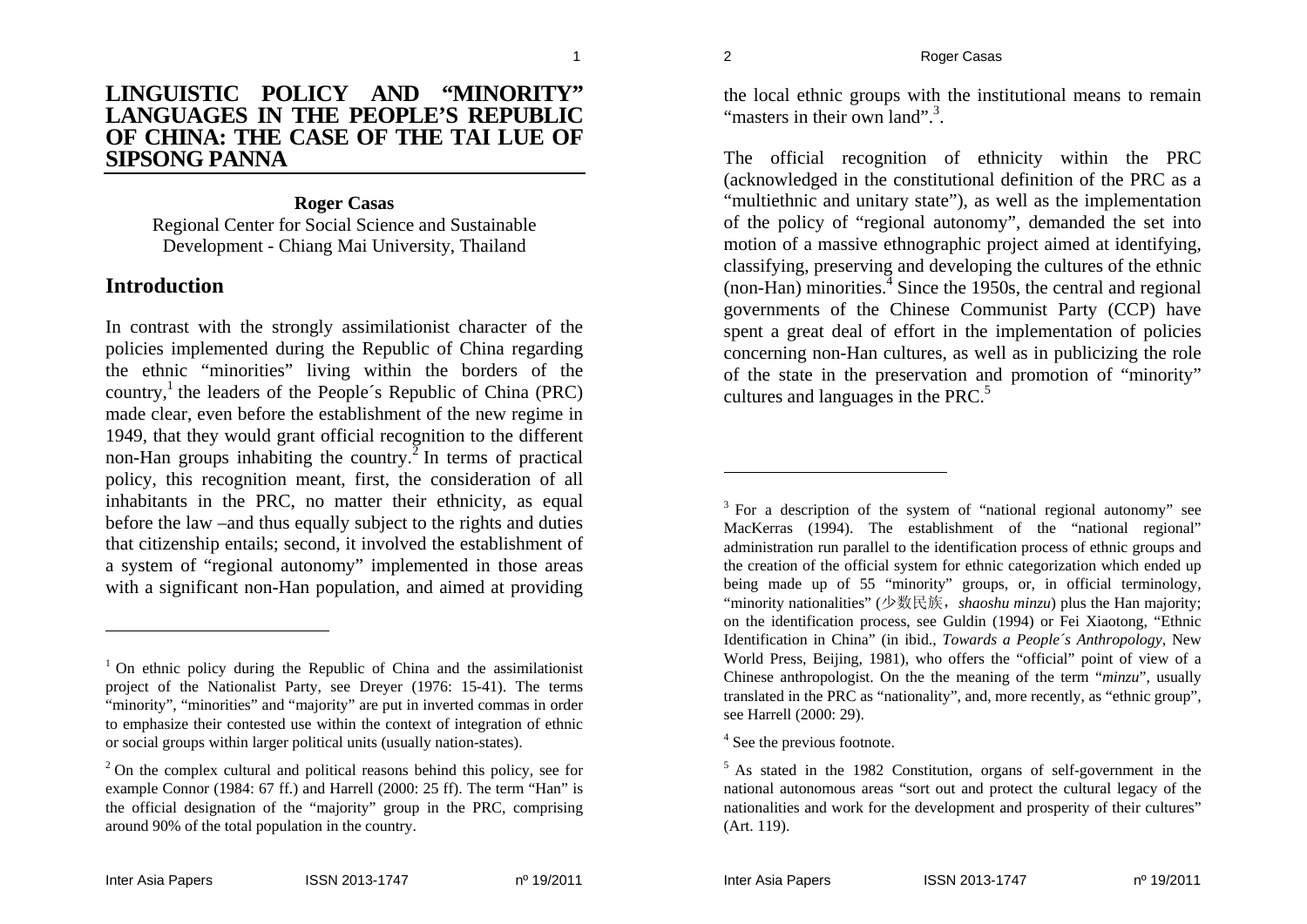Regarding specifically the situation of linguistic policies, CCP authorities have striven to show their commitment to the preservation and development of non-Han written and spoken languages around the country. The Constitution of the PRC specifies that the organs of self-government in areas of limited autonomy "employ the spoken and written language or languages in common use in the locality" (Article 121). According to the 1984 Law on National Regional Autonomy, such organs "shall persuade and encourage cadres of the various nationalities to learn each other's spoken and written languages"; furthermore, "[c]adres of Han nationality should learn the spoken and written languages of the local minority nationalities […] Awards should be given to state functionaries in national autonomous areas who can use skilfully two or more spoken or written languages that are commonly used in the locality" (Law on National Regional Autonomy, Article 49).

Recently-published official "white papers" dealing with "minority" issues in the PRC have emphasized the continued commitment to this policy on the part of the government as well as its success: after emphasizing once more that "[a]ll ethnic groups in China have the freedom and right to use and develop their own spoken and written languages", the 2000 White Paper on "National Minorities Policy and its Practice in China" states that "the spoken and written languages of national minorities are widely used in judicial, <sup>6</sup> administrative and

educational fields, as well as in political activities and social life … The organs of self-government in ethnic autonomous areas all use one or more languages of their areas when they perform their duties". Reflecting the relative autonomy regarding educational matters in "minority" areas, the document states that the local governments "work out their local educational programs and decide on the languages to be used in teaching in the local schools"; furthermore, "[i]n schools with minority students as the main body and other educational institutions the languages of the ethnic groups concerned or languages commonly used in the locality are used in teaching" (Chinese Government, 2000).

Regarding the use of non-Han language in the media, and always according to the government, "the Central People's Broadcasting Station and local broadcasting stations use 16 minority languages, and regional, prefectural and county broadcasting stations or rediffusion stations use more than 20. As many as 3,410 feature films have been produced and 10,430 films dubbed in minority languages" (ibid.).

Efforts on the part of the state concerning the preservation and promotion of "minority" languages include the publication of minority language translations of Chinese books on laws as well as on practical subjects such as agriculture or medicine. textbooks for students (in some cases up to university level), as well as posters for classrooms, office and street signs, banners, etc. Considerable attention is paid to collecting and publishing songs, stories, and other traditional literature in the selected "standard" languages.  $\frac{7}{1}$  By 1998, 36 publishing houses

 $6$  The Constitution of 1982 states that legal hearings in nationality areas "should be conducted in the language or languages in common use in the locality" (Article 134). Indictments, judgements, and other legal documents should be written in the relevant nationality language. The Nationality Law of 1984 "guarantees the citizens of every nationality the right to use their own nationality spoken and written language in carrying out litigation" (Article 47). Translations should be provided for participants who do not know the relevant language. See MacKerras (1994: 156).

<sup>&</sup>lt;sup>7</sup> See Bradley (2005: 6): "Where it exists, writing literature is scrupulously collected and preserved; transcriptions and translations into Chinese are prepared and sometimes published, and research offices carry out various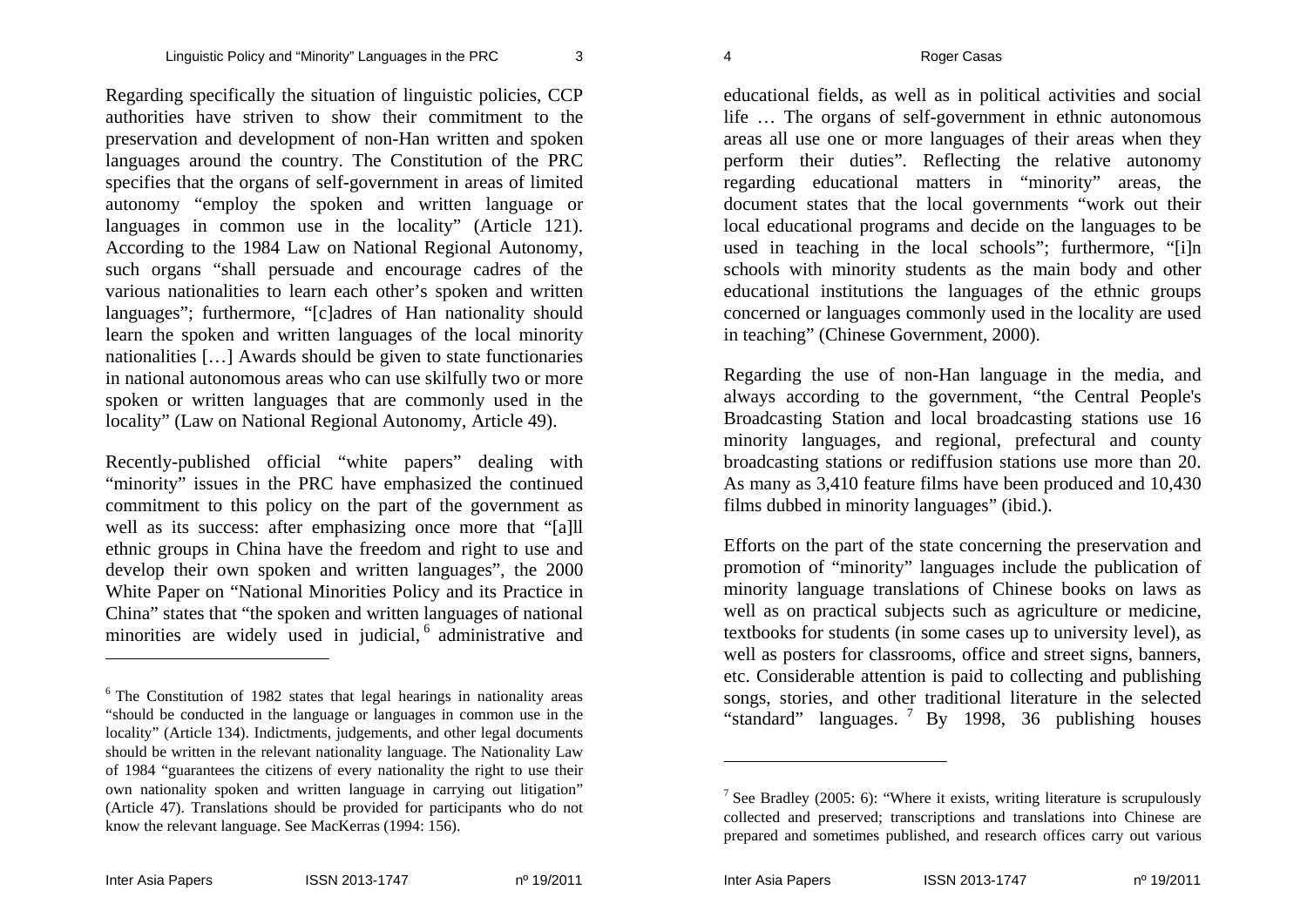specializing in publishing for national minorities had published more than 53 million copies of around 4,100 titles in 23 minority languages (ibid.). Apart from this, "China publishes about 100 newspapers in 17 minority languages and 73 periodicals in 11 minority languages" (ibid.).

All this data seem to confirm the overall success of ethnic policies in the PRC and give proof of the ongoing concern on the part of the CCP for the situation of non-Han cultures in general, and languages in particular –at least during the post-Cultural Revolution period. Recent state efforts at promoting local cultures and languages are seen as closely related to the "ethnic revival" and the resurgence of local cultural identities that has taken place in the PRC since the  $1980s$ .<sup>8</sup>

kinds of linguistic work, including the preparation of grammars, linguistic and other original research about the language, more often in Chinese but also written and published in the languages of some larger groups". Bradley points to some kind of internal censorship during the process of publication of such materials but he does not elaborate on the issue. See also the white paper on "Regional Autonomy for Ethnic Minorities in China" (Chinese Government, 2005): "With the assistance of the state and efforts of the ethnic autonomous areas, by 2003, 4,787 titles of books in ethnic minority languages had been published, totaling 50.34 million copies. There were also 205 magazines and 88 newspapers in such languages, totaling 7.81 million copies and 131.30 million copies, respectively".

8 See Iredale et al. (2001: 60): "Minority nationalities began to stress the maintenance of their languages, cultures, institutions and relics. The state demonstrated its tolerance by producing book during the 1980s on the culture, especially the costumes, dance and traditional lifestyles, of minority nationalities"; also ibid., 80: "the state´s emphasis on strengthening minority groups languages has been notable. This is seen as one way of restoring some degree of cultural autonomy and winning back support that was lost during the Cultural Revolution"; on the alleged resurgence of ethnic identities since the 1980s, see also MacKerras (1994: 144, 266).

However, there are important factors concerning language policy theory and implementation which are often left out from such accounts and which point to a different set of realities: for a start, the "minority" languages preserved and promoted by the government are only those recognized (or created anew, in the case of writing systems) as standard languages for the recognized *minzu*: non-standard and unrecognized languages within the PRC do not fall under the policy, and due to this as well as to the overall expansion of Chinese language, many of them are today endangered.<sup>9</sup> Apart from these endangered languages, the situation regarding *recognized* "minority" languages in different areas of the PRC shows striking contrasts, depending on the historical conditions and present economic context of the specific "autonomous area", as well as on political issues related to the use of particular non-Han languages  $10$  (Dwyer, 1998); in practice, issues such as Han migration into peripheral areas, the maintenance of traditional conceptions of "minority" cultures as "backward" and "underdeveloped" (*luohou*) on the part of the Han, the growing role played by Chinese as the only language of social mobility around the country, the shortage in public schools of funding for the implementation of training in "minority" languages, and the subsequent lack of political interest in preserving local cultural traditions, all guarantee that the teaching and use at official level of non-Han languages in the PRC is at best scarce, and that the emphasis is put on the teaching and use of standard Chinese –a reality officially reflected in the design and

<sup>9</sup> On endangered languages in the PRC, see especially Bradley (2005), and the rest of articles collected in that issue of the *International Journal of the Sociology of Language*.

 $10$  As Iredale et al. remark, "[w]hile national minority languages have been strengthened, national minority literature is still strictly censored" (2001: 65).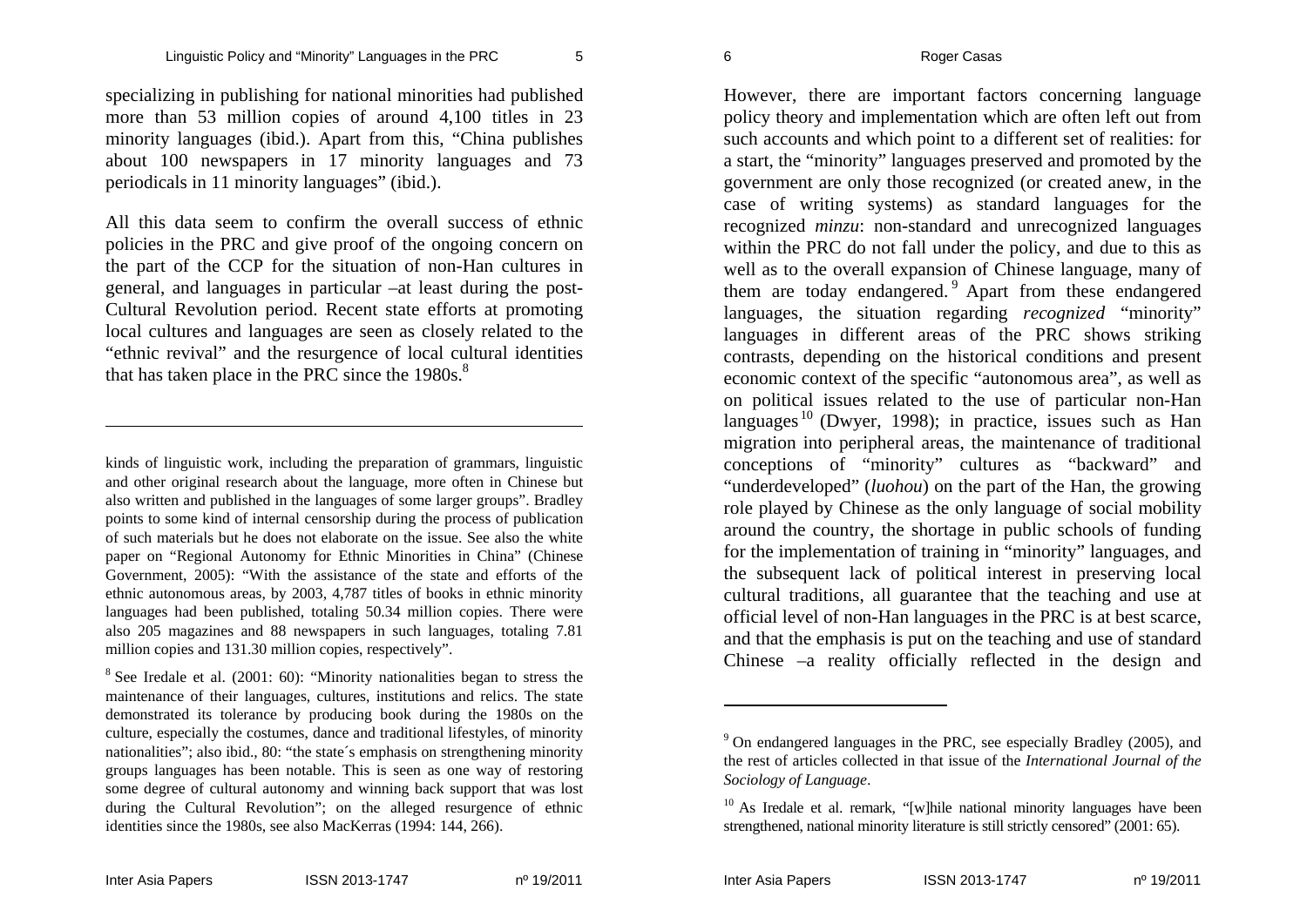publication in 2000 of the Law of the People's Republic of China on the Standard Spoken and Written Chinese Language. This context of course affects the situation of languages of different non-Han groups in different ways, but in any case it all points to a stark contradiction between official goals and discourse, on one side, and policy implementation and local realities regarding the preservation and promotion of non-Han languages, on the other.

This paper deals with the contemporary situation of one particular "minority" language, the Tai Lue, spoken by an ethnic group included together with other Tai-speaking groups within the category "*Daizu*" and inhabiting mainly the Dai Autonomous Prefecture of Xishuangbanna (XDAP), in southern Yunnan province. Basically, it will be argued that several issues related to state nation-building and developmental goals constrain the "preservation and development" of Lue language and script; while it is not implied that the situation of Lue represents in any way that of other "minority" languages, I believe that the study of this particular language within the context of current social, political, and educational trends in Sipsong Panna may shed light upon the situation of other non-Han languages in the PRC. In short, it is not my goal to imply that Lue language is "endangered", but to point to some of the problems inherent to linguistic policies in the PRC and Sipsong Panna and their relation to local socio-political issues.

contemporary struggles over the construction of Lue identity. The last part of the article will draw some conclusions regarding language policy and the cultural and social situation of the non-Han "minorities" in Sipsong Panna.

### **Lue vs. Chinese language in Sipsong Panna**

The Tai Lue of Sipsong Panna.<sup>11</sup> in Yunnan Province, are arguably one of the "minority" groups within the PRC that have received more attention from scholars during the last few years. The importance that Xishuangbanna has attained as one of the main tourist destinations in Yunnan since the middle 1980s plays an important part in this interest towards the area and the changes it is experiencing as part of its inclusion in the national and regional trade markets. $^{12}$ 

Lue language is one of the several different Tai dialects spoken in the upper Mekong region. In China, Lue is classified within the Tai (known in China as  $#$ , *Zhuang*) family.<sup>13</sup> Lue is closely

 $12$  See Hansen 2004.

The paper starts with a brief presentation of Lue written and spoken languages and a short history of Chinese education in Sipsong Panna –including the development of a new Tai script after the establishment of PRC administration in Sipsong Panna in 1953; this is followed by an account of the ongoing conflict between the state education system and monastic education, as well as of some of the factors behind it and its connections with

 $11$  I prefer to use the term Lue to name the group (sometimes spelt "Lü" or "Lüe" in scholarly works), for, as noted, the official category "*Daizu*" (傣族) or "Dai" includes several ethnic Tai peoples who are not (they would *not*  consider themselves to be) Lue. The Lue make approximately for one third of the total population of the *Daizu*, adding up to around 280-300.000 members, and constituting the most important of Sipsong Panna ´s ethnic groups numerically, totaling around 35% of the total population of the prefecture. See Hansen (1999: 88). In this paper the terms "Tai" and "Lue" are used interchangeably when referring to the Sipsong Panna context.

 $13$  Most of the dialects within the southern branch of the Tai family are classified as part of the Daizu category, and many of them are mutually unintelligible –see Keyes 1992: 21. The relation of the Tai-Kadai languages to the Sino-Tibetan linguistic family is disputed. Although traditionally linguists tended to group the Tai-Kadai family together with other families within the Sino-Tibetan family, at present this opinion is considered problematic even by Chinese specialists –see for instance Chen Baoya and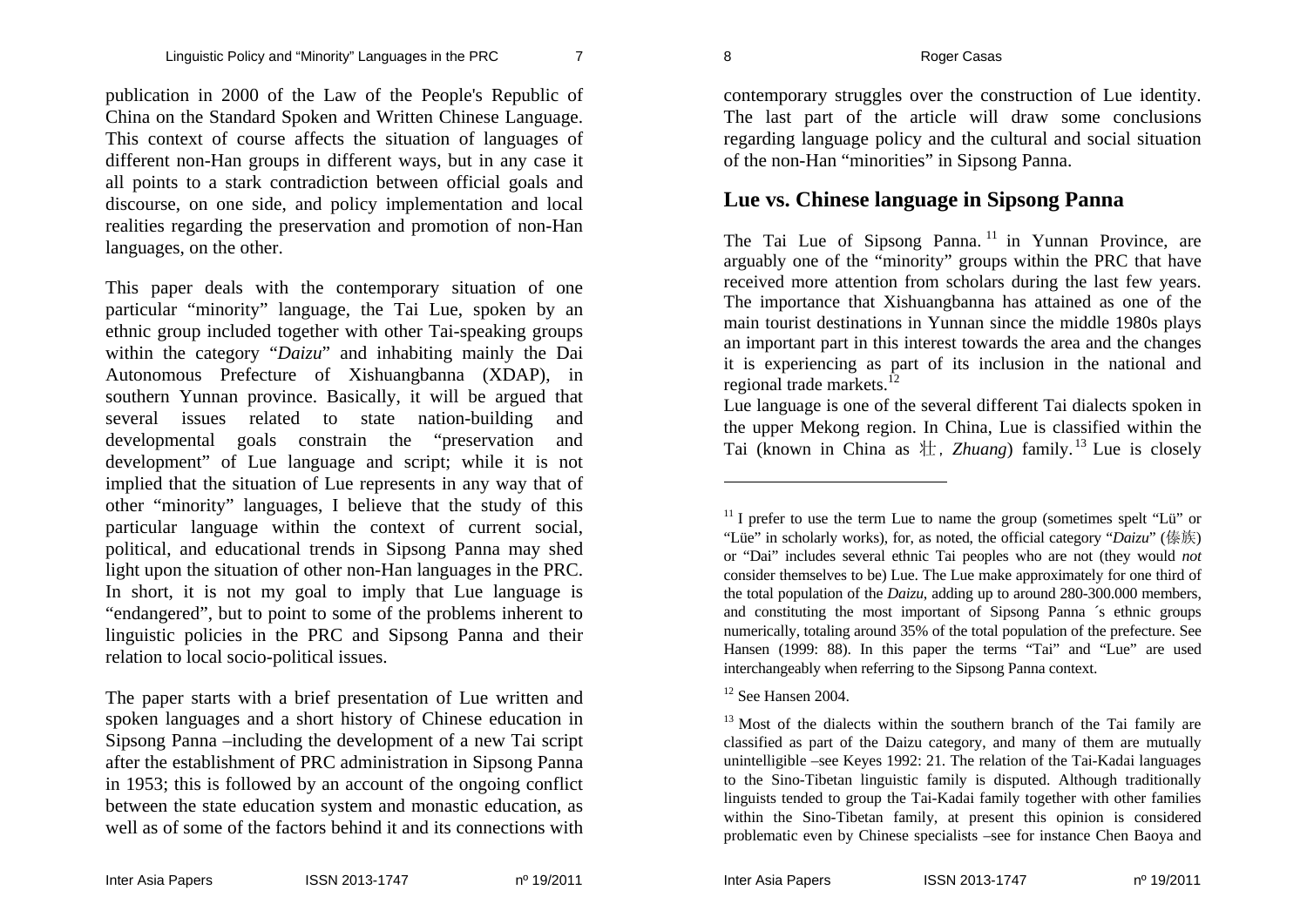related to other Tai languages spoken in eastern Myanmar-Burma (Tai Khuen in the Shan State), northern Thailand (Tai Yuan) and northern Laos. Apart from the Lue population in Sipsong Panna, several Lue communities in Thailand, Burma and Laos continue using Lue language in spite of the standardization of education systems and national languages in all such states. Lue language is thus arguably not endangered, and it is still the main means of daily communication for Lue communities in Sipsong Panna – especially in the countryside where the presence of Han migrants is less important than it is in the towns.

A traditional writing system, basically serving as a religious script, is still widely used in the temples in Sipsong Panna; this script is practically identical to the one still used in monasteries in Kengtung (Chiengtung), in present day Shan State, in turn closely related to the traditional script of the Tai Yuan of northern Thailand. The *Tham* script<sup>14</sup> was presumably brought into Sipsong Panna from Kengtung together with Theravada Buddhist texts by members of the Suondok and Padaeng sects, coming in turn from Chiang Mai, then the capital of the confederation of states known as Lan Na, in northern Thailand, between the thirteenth and fifteenth centuries  $AD<sup>15</sup>$ 

Prior to the establishment of a firm Chinese administration in the region and the large-scale arrival of Han migrants in the area, Lue was the dominant language and *lingua franca* in the interethnic "symbiotic context" (Hsieh,1989: 52) of pre-modern Sipsong Panna –although its use and learning was arguably not imposed to the rest of groups interacting with the Lue.<sup>16</sup> This

influence of Lan Na until the mid-sixteenth century. The Hkun script … is no doubt Yuan, and it is still very much a Yuan script" (Mong, 2004: 171 ff.); see also Mangrai (2002: 3 ff.): "Within the five above-mentioned states where Khün [Kheun] script was in general use [Kengtung, Muang Laem, Sipsong Panna, Laos and Chiang Mai], there seems to be little doubt that their culture and the Sasana [Buddhist religion] came from Chiang Mai, in the south, as recorded in the Padaeng chronicle". This script was also (and still is) used by the Bulang, a Mon-Khmer group related to the Lawa/ Lua of northern Thailand and inhabiting the highlands of western Sipsong Panna, practicing Theravada Buddhism as well; on the relations between the Bulang and the Lue, see Hsieh (1989: 52 ff.): On the Tai scripts and the Tham, see Keyes (1995: 139 ff.): For a discussion of the concept of the Taispeaking groups using the Tham script as an "imagined community", see ibid., 141, 145 ff.

 $16$  On the relations between lowland and upland groups within Tai polities and the concept of "*muang*", see George Condominas, *From Lawa to Mon, from Saa´ to Thai. Historical and Anthropological Aspects of Southeast Asian Social Spaces* (Australian National University, Canberra, 1990) and the collection of articles edited by Andrew Turton, *Civility and Savagery. Social Identity in Tai States* (Curzon, Richmond, 2000). Borchert (2008: 116) relates (mistakenly in my opinion) political de-centralization and dialectal diversity during this period; according to him, "the relative weakness of the *cao phaendin* [the king of Sipsong Panna] … is reflected even today in the widespread view that there is no standard version of the Dai-lue language. Although what is spoken throughout the region is essentially mutually intelligible, pronunciations, tones and words vary widely". Standardization of written and spoken languages and the consequent trend towards monolinguism are related to the spread of a universal educational system, phenomena arguably associated in turn with the birth of the modern nation-state; in pre-modern Sipsong Panna there was no need for the imposition of linguistic uniformity among the Lue, not to

He Fang, "A Preliminary Study of the Basic Pedigree Structure of the Sino-Tibetan Language Family", in the *Journal of Yunnan University for the Nationalities* (云南民族大学学报, *Yunnan Minzu Daxue Xuebao*), Social Sciences Edition (哲学社会学版, *Zhexue Shehuixue Ban*), Vol. 21, No. 1, January 2004. See also Keyes (1992: 6 ff.).

<sup>&</sup>lt;sup>14</sup> So designated by scholar Hans Penth "since it was first used primarily as a vehicle to convey the teachings of Buddhism in a form more accessible to Tai speaking peoples" (Keyes, 1995: 140).

<sup>&</sup>lt;sup>15</sup> "The Yuan script was brought to Kengtung by the Yuan people of Lan Na in the thirteenth century when they moved into that area … The Hkun [Kheun] area of Kengtung was culturally, racially and politically under the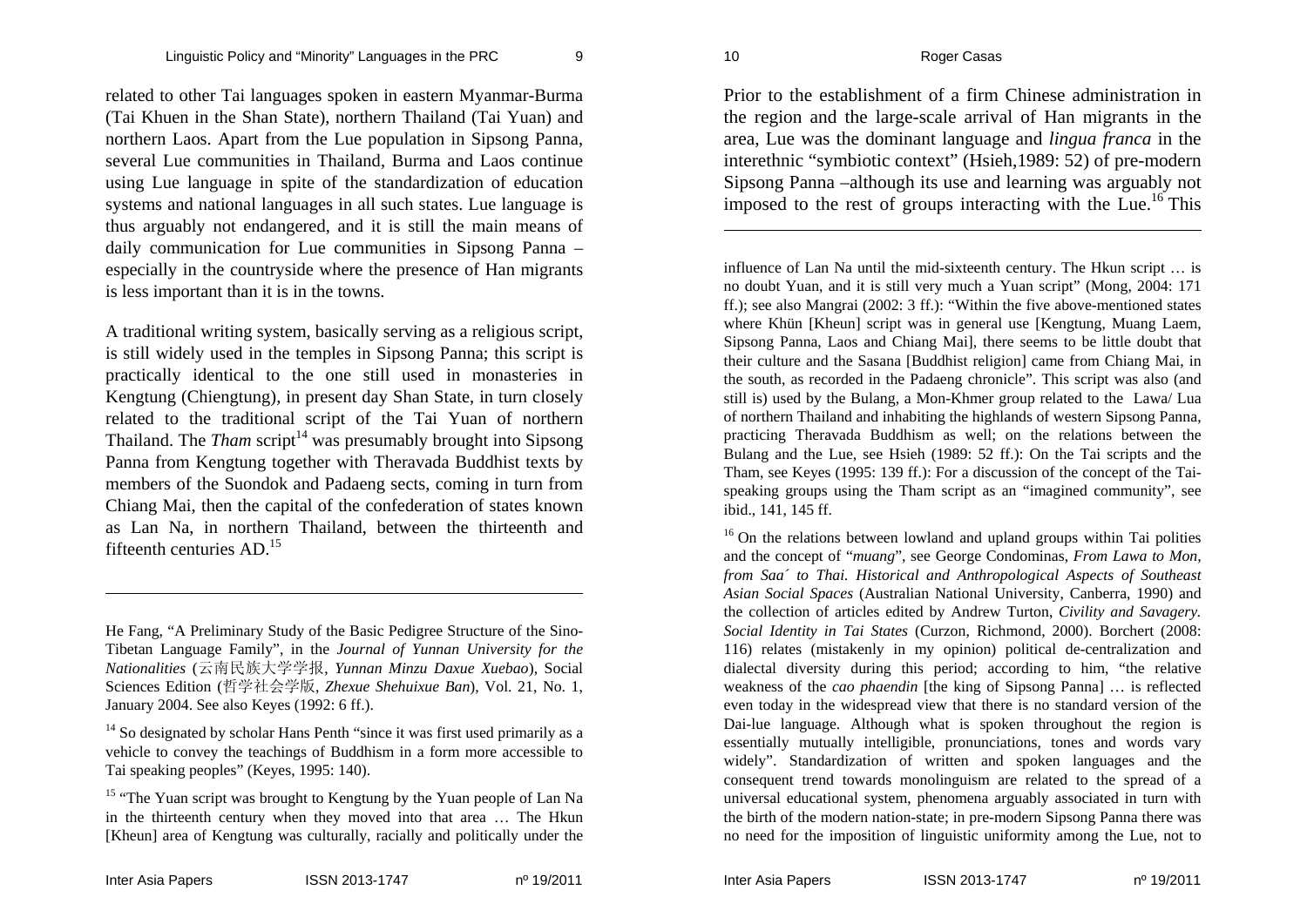situation was altered by the gradual incorporation of Sipsong Panna into Chinese administrative structures during the formative period of the Chinese "geo-body": $^{17}$  in 1895 Sipsong Panna was formally included within the borders of the Chinese Empire through the agreements signed by representatives of the Empire and of the British and French governments which conformed the present mapping out of the borders regions between China, British Burma, French Indochina and Siam.<sup>18</sup>

At that time (end of the nineteenth and beginnings of the twentieth century), knowledge of written and spoken Chinese was almost inexistent among the different non-Chinese populations inhabiting Sipsong Panna. Unlike in other peripheral regions of the Empire, such as Lijiang, Confucian education was never really popular in Sipsong Panna; according to Hansen, there were only two private Confucian schools in Mengla (a township in eastern Sipsong Panna) by the end of the Qing empire, and only some members of the ruling *chao*19 understood and spoke Chinese (1999: 93-94). This lack of knowledge of Chinese language on the part of the local non-Chinese population was regarded as a major obstacle for the imposition of Chinese rule early on, and already in 1912, just

after the demise of the Empire, the head of the Chinese government of Simao and Puer reported to the provincial government on the urgent need for developing Chinese education in Sipsong Panna (ibid., 94). Subsequently, the Nationalist government set up then the first Chinese schools in the area (intended for both locals and Chinese immigrants) at the same time that the new administrative division of the area was established. Through "the teaching of Chinese, the government hoped to break the authority of the *chao* class and the influential Buddhist monks who conducted all education of Tai boys in the monasteries" (ibid.,  $93-94$ ).<sup>20</sup> As we shall see, problems related to the importance of monastic education among the Lue have continued until today.

In 1921, guidelines for expanding "border education" were set by the central Nationalist government, and a quota system was established to get boys into state schools.<sup>21</sup> However, the attempt to establish state education as an alternative to temple education in Sipsong Panna failed: most schools were not open

speak of the imposition of Lue language and script upon the rest of subordinate non-Tai groups in Sipsong Panna; on these issues see for instance Guo Yingjie, *Cultural Nationalism in Contemporary China. The Search for National Identity under Reform* (Routledge, London and New York, 2004), esp. pp. 93 ff..

 $17$  The concept of "geo-body" was firstly used by Tongchai Winichakul and applied to the case of Thailand in his *Siam Mapped: A History of the Geobody of a Nation* (Univ. of Hawaii Pr., Honolulu, 1994).

<sup>18</sup> Keyes (1992: 11-12); see also Tongchai, *Siam Mapped*.

<sup>19</sup> The *chao* were the ruling class of landowners in Lue (and other Taispeaking groups) traditional society; see Hsieh (1989: 106 ff.).

 $20$  How goals of nation-building were entangled at the time with traditional conceptions of Chinese cultural superiority is reflected for instance in article 7 of the "13 Principles of Governing the Frontier" elaborated in 1913 by He Shukun, the first Nationalist chief of government in Sipsong Panna: "The barbarians don't know the Han language, so we must first emphasize education … Children of the barbarian officials should all enter into schools. We will teach them speaking first, then simple characters, then more complicated sentences, so on and so forth … They cannot follow the old custom of sending children to the temples to be monks and to learn Burmese books only. If they don't know the Han language, they will face much difficulty in their work" (translated in Hsieh, 1989: 157-158).

 $21$  According to this system, each medium-size village was forced to send at least one boy to the nearest Chinese school. Facing this new regulation, local villagers started paying poor Tai, Akha or Han to attend the schools instead their own children. See Hansen (1999: 95-96).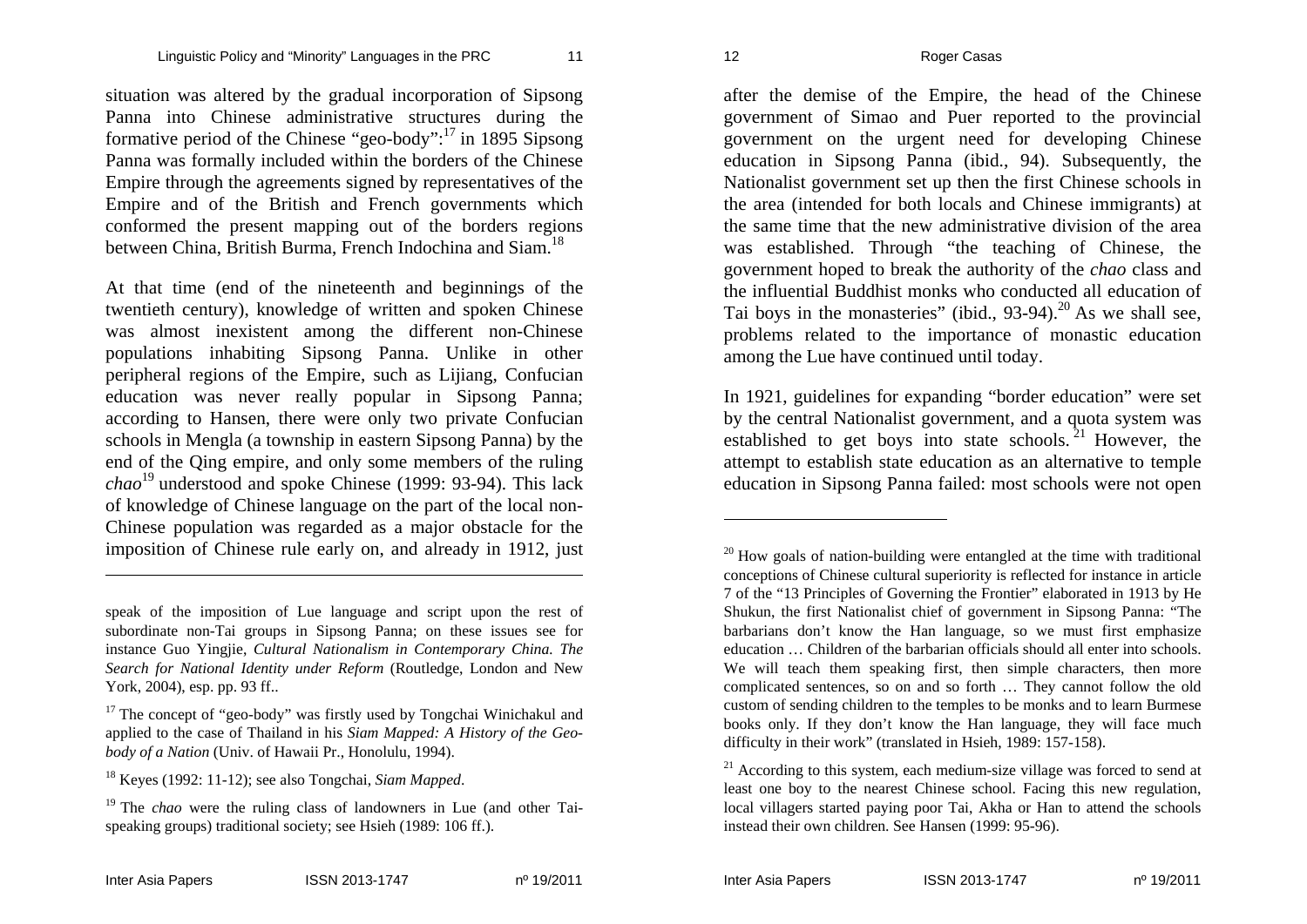in the lowlands but higher up in the mountains in order to avoid malaria, and the Tai students did not get the preferential treatment they thought they were entitled to according to their traditional dominant position in the social hierarchy of the region; to these reasons one might add the deeply ingrained mistrust towards the Han Chinese on the part of the local Tai, and the lack of overall support from the royal family for the universalization of Chinese education in the area: in fact only the royal family and the families of officials in the local government and the palace in Jinghong (the traditional seat of the highest religious and political authorities in Sipsong Panna) sent their children to Chinese schools. Most students in the new schools were Han, and when finally in 1942 all schooling stopped in Sipsong Panna due to Japanese bombing in the area, the Nationalist project of establishing Chinese schools and expanding the use of Chinese language in this border area had failed (ibid., 95-96).

#### **A contested tradition: the "new Tai script"**

The creation of a new administration under CCP rule (the Xishuangbanna autonomous "region", later "prefecture", was created in 1953) involved a renovated effort towards the establishment of Chinese education in Sipsong Panna and the expansion of Chinese language in the area. According to Hansen (1999: 100), in the first years of the PRC the old Tai script was used as a means of teaching in public schools.<sup>22</sup>

However, in spite of these early attempts, soon the local government began conducting work aimed at reforming the existing Lue script. In the framework of a wider, national-level project aimed at reforming and standardizing existing scripts (and creating new ones), in 1952 a team sent by the Academy of Social Sciences and directed by linguist Fu Maoji arrived in Sipsong Panna to conduct research and prepare the reform of the traditional Lue script.  $23 \text{ In } 1953$ , the Second People's Congress of Xishuangbanna approved the reform the traditional script, and a local "Committee for the Reform of the Dai Script", composed of seven members, was formed (Hsieh, 1989: 244). Guldin has described how the process of standardizing non-Han languages at a national level involved the cooperation of members of the "national minorities"; $^{24}$  as Hansen has pointed out, in Sipsong Panna this process involved the collaboration of a few local Tai who apart from being proficient in the old script knew Chinese well (1999: 100), including the last ruler (the chao phaendin) of Sipsong Panna, who acted as an advisor and assistant to Prof. Fu (Hsieh, 1989: 244). The reform and put into use of the new script was ratified by a national-level commission in 1955.

 $22$  Hansen mentions that a few village schools experimented with teaching one class of Tai students in Chinese only and teaching basic Tai in another before turning to the study of Chinese; the teachers she interviewed all agree that the students in the Tai class performed better in school (1999: 99). On the other hand, some of the teaching materials from that period were also used when the use of the "new Tai" script was abandoned for the old one, at the beginning of the 1990s –see below.

 $23$  On the role of Fu Maoji in this project at a national level, see Guldin 1994. According to this author, the main phase of the project took place at the middle 1950s, when around 700 trained specialists were sent into minority areas in 14 different provinces to conduct research on 42 languages (Guldin, 1994: 133). The process began earlier in Sipsong Panna probably due to the existence of a script with an old tradition among the Lue.

 $24$  Due to this, "[s]ome ethnologists felt that their work had indeed helped include the minorities in the Liberation" (Guldin, 1994:134).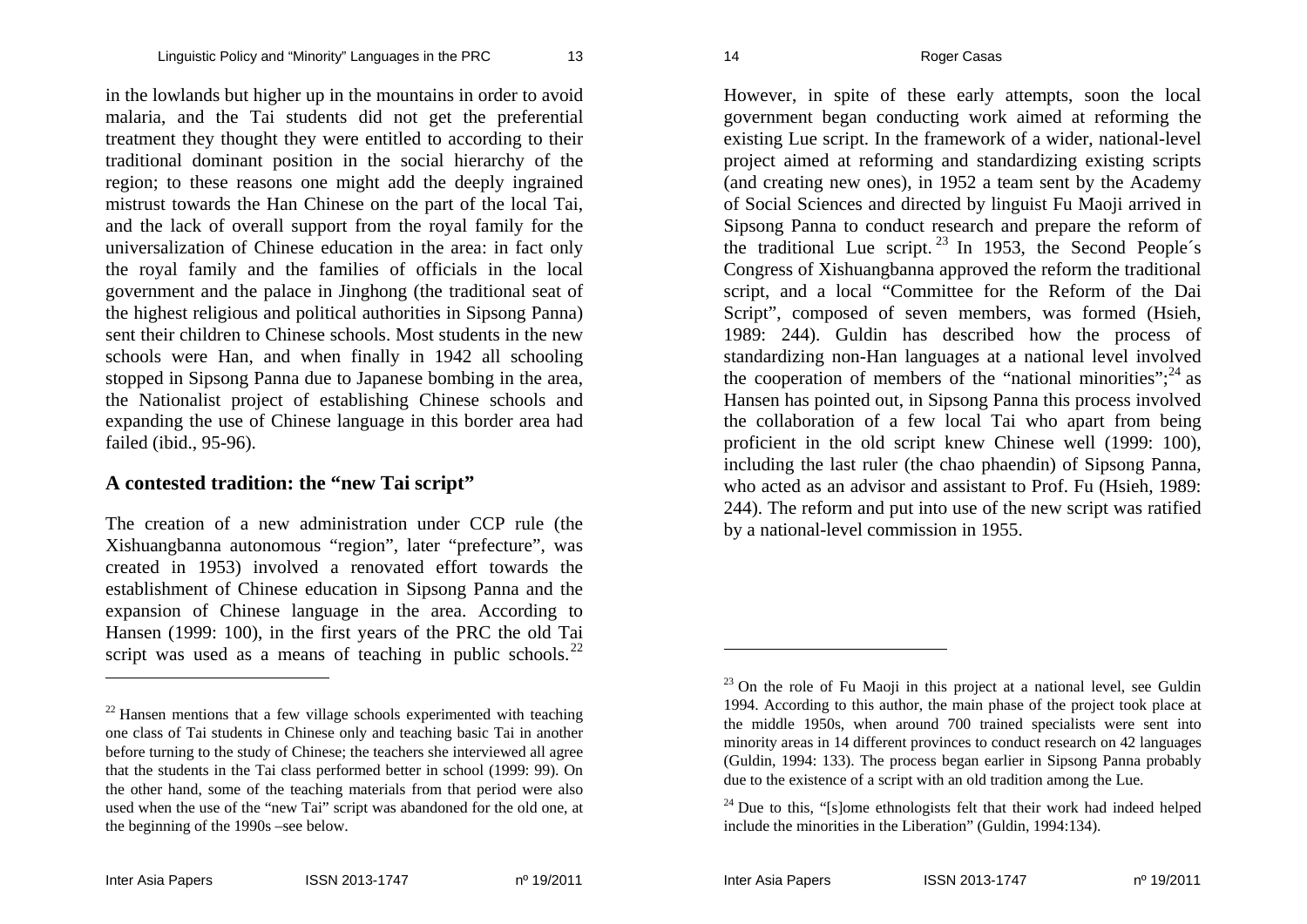Several dictionaries and teaching materials in the "new Tai" ( 新 傣文) were then produced,<sup>25</sup> and the script became the standard for official use and bilingual education among the Lue. Apart from a hiatus between 1987 and 1996, when the old script was again recovered for official use,  $26$ , and of course from the periods when use of minority languages and scripts was banned (especially during the Cultural Revolution, see Hansen, 1999: 106), the "new Tai" has been the Tai script officially in use in the XDAP; therefore, two scripts, apart from Chinese, are at present in use in Sipsong Panna: while the old script is still studied by novices and monks in the local temples, the new script is used in official documents and signs or within the state education system –although to a very limited extent, as we will see now.

#### **Conflicting education systems**

Soon after the establishment of the XDAP, the Land Reform and subsequent political movements in the PRC inaugurated an era of repression of Buddhist practices in the area: from the end 1950s to the end of the 1970s, and especially during the Cultural Revolution (1966-1976), temples and other religious sites in Sipsong Panna were destroyed or damaged, monks and novices forced to disrobe or flee to neighbouring countries, and Buddhist practice in the area was totally disrupted.  $27$  As mentioned, teaching and use of Lue script (traditional or new) was banned during this period. After the changes at the top of the CCP between 1976 and 1978, religious freedom was officially re-established in the PRC by the 1982 Constitution, and a strong recovery of Buddhist practice took place in Sipsong Panna: soon after the locals realized there was no danger in having their boys ordained in the local Buddhist temples once again, figures of novices and monks reached pre-1957 numbers.

However, the return of Lue boys to the temples created immediately a problem for the local government and its goal of expanding state education and Chinese language: most Lue boys preferred to become novices in the local temples than to enter public schools, and the number of Tai girls in schools was far greater than that of boys (Hansen, 2004: 65). Cooperation between local monasteries and the public system of education seemed to be the logical solution to this problem. However, while in the 1980s and 1990s there were some attempts to establish special classes for novices, combining Buddhist and public curricula, they were abandoned after a few years, and it can be argued that in general there has been little cooperation between the Buddhist authorities and the state education system (ibid.). $^{28}$ 

 $25$  In 1957 publication of the Banna Newspaper (using the new script) started. Publication was suspended from 1966 up to 1972 (Hansen 1999: 100).

<sup>&</sup>lt;sup>26</sup> Hansen (1999: 100, 126); see also Hsieh (1989: 244): "in 1987, after the new writing system had been used for 32 years, the People´s Congress of Xishuangbanna passed a resolution to decide to resume the old style of Dai character. Apparently this was so because of the support for the old script on the part of the last *chao phaendin*". Hsieh interpreted this as a symbol of "a resurgence of traditional Dai identity" (ibid., 244-5, 247). Keyes comments that the new script is not popular among the Lue in Sipsong Panna (1995: 142); however, local attitudes towards it seem to be mixed; for a more detailed account see Hansen (1999: 109 ff.).

<sup>&</sup>lt;sup>27</sup> See Hsieh (1989: 210 ff.).

 $28$  An exception to this may be the recent recognition on the part of the state of the Buddhist courses imparted at the main temples in Sipsong Panna, Wat Bajie and the new Wat Long, granted only after the temples accepted having Chinese teachers from the local Technical Institute (技术学院,*Jishu Xueyuan*) in Jinghong teach part of the curriculum.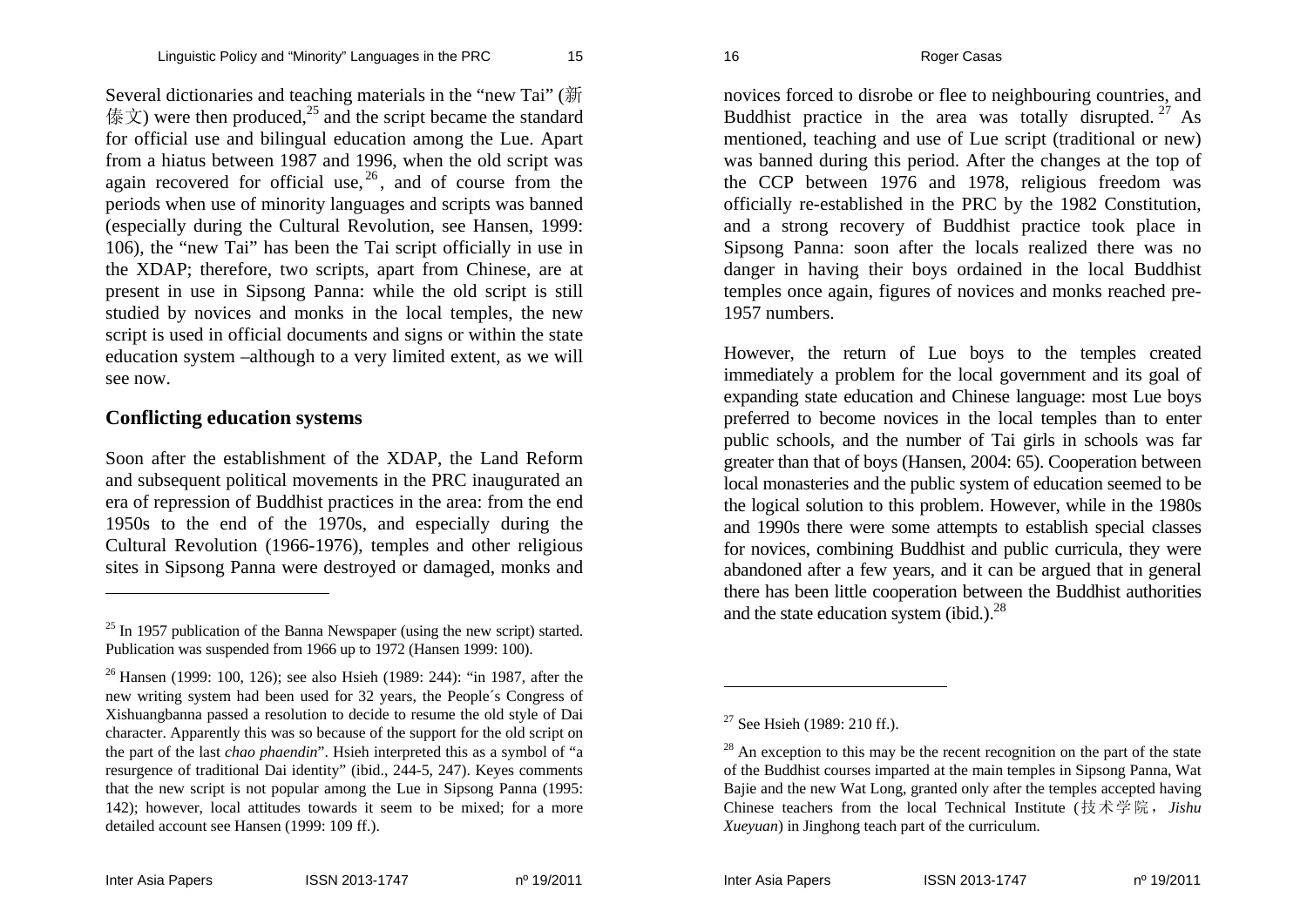Although according to law primary and secondary schools in Sipsong Panna may offer class in Tai Lue, in reality this seldom happens: the main reasons for this are the poor financial situation of many schools, $^{29}$  the shortage of Tai teachers versed on the Tai script (Hansen, 1999: 125), and, importantly, disagreement within the government and among school administrators on the need for and utility of Tai lessons. As Hansen notes, "teachers, school administrators and members of the Bureau of Education in the three counties and the prefecture [are] roughly divided between a majority who saw the teaching of Tai as a temporary necessity, and a minority who wanted expansion and improvement of Tai language instruction in primary schools, in examination, and in secondary education" (ibid., 129). Due in part to such disagreements, interesting experiments on bilingual education started in the 1980s were abandoned in the 1990s (ibid., 127; see also Hansen, 2004: 67). The return to the use of the old Tai script at the official level between 1987 and 1996 created more confusion and evidenced the internal divisions in the government regarding education in Tai and the inconsistency of educational policies.

The argument on the part of the government officials who see no need to expand teaching of local languages in public schools is that the use of such languages represents a hindrance to attain proficiency in Chinese, the only language of social mobility in contemporary Sipsong Panna. The majority sees thus the teaching of Tai as a temporary necessity at best, with the goal of facilitating the gradual disappearance of the language,

considered as an obstacle for the economic and social development on the part of the Tai (Hansen, 1999: 129, 131). This view is closely related to the consideration of Chinese as the language of science and modernity, and as a superior way of communication –and the correlative representation of minority cultures and languages as "backward".<sup>30</sup>

The new socio-economic and political contexts in Sipsong Panna (and as it happens for many other minority areas) determines today the importance of Chinese language as a means of communication in the region. Since the early 1980s and especially in the 1990s, the development of tourism and trade in Sipsong Panna has attracted large numbers of individual migrants coming from populated areas mainly in the East of the country (such as Hunan or Jiangxi, but also from Sichuan and other provinces) who either have been recruited by private enterprises or have decided on their own initiative to try their luck in the developing border regions (Hansen, 2004: 60). Chinese has thus become the main

 $29$  The de-centralization brought in 1985 by the national-level reform of the educational structure meant that the financing of schools was increasingly dependent on locally generated revenue. This has meant in practice a general deterioration of education in border areas due to a general decline of local government's financial capacities. See Iredale et al. (2001: 67-68).

<sup>&</sup>lt;sup>30</sup> As Dwyer puts it, "Mandarin, canonized as the standard language of China, stands at the pinnacle of a metalinguistic hierarchy which mirrors the vertical basis of power in China today" (1998: 68). See also Bilik: "We are up against a metaphor which considers Chinese to be the vehicle of high intelligence, and it reminds us of the imagined historical past when Chinese civilization was supposed to be superior to the cultures of its neighbours, ranking as highest in the world in literature, ethics, technology, and magnificent cities and palaces" (1998: 50). This linguistic hegemony of Chinese is also reflected in the local media in Sipsong Panna: in spite of the data presented in the introduction regarding the employ of "minority" languages in the media, such use is extremely limited in Sispong Panna. This is especially apparent in both the two prefectural and the city Jinghong television channels, which limit programs in Lue and other non-Han local languages to a few minutes every week. On the other hand, all inhabitants in the XDAP have access to dozens of regional channels from within the PRC and emitting in Chinese, while access to foreign channels (including those from Thailand) is restricted.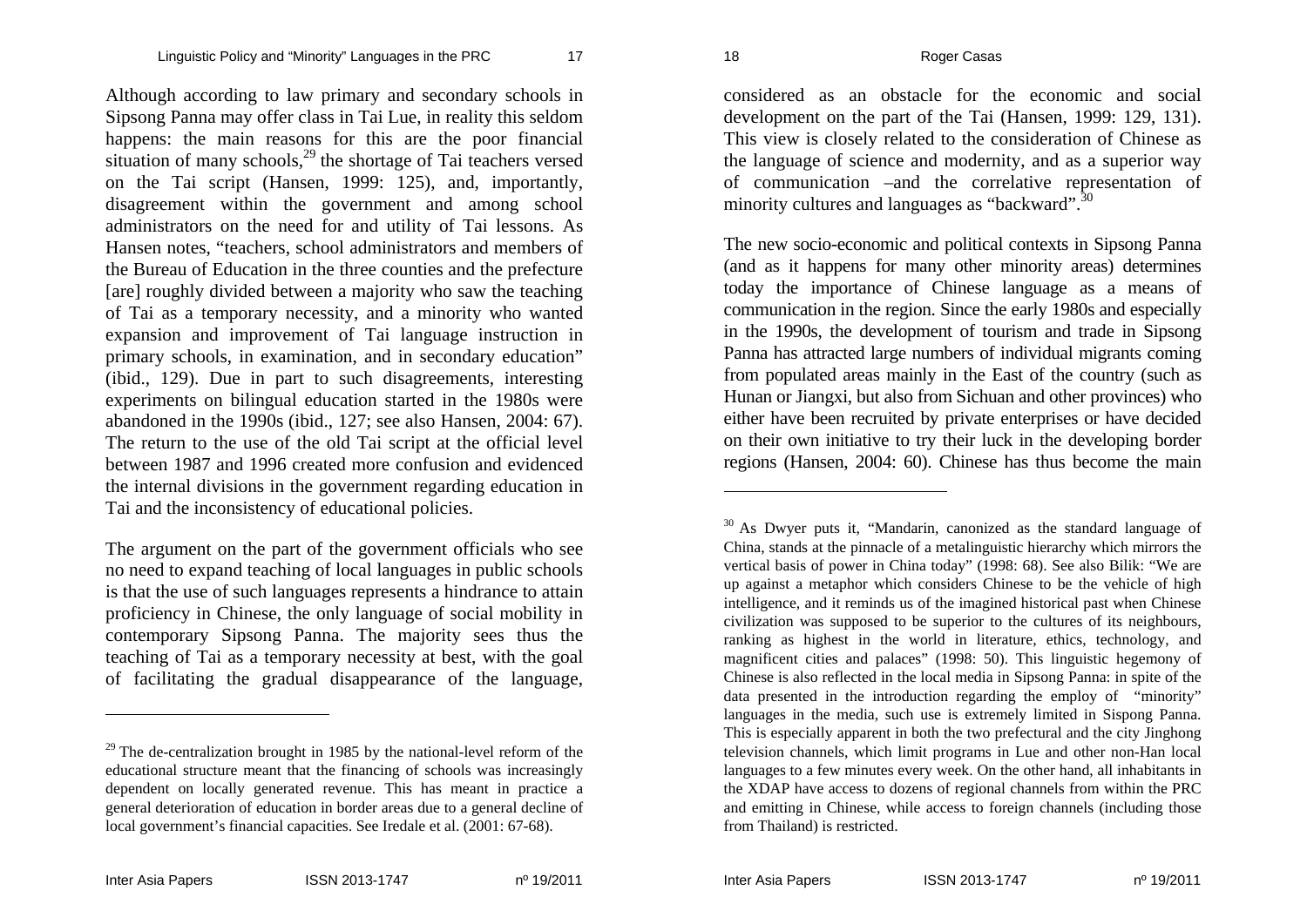language in use in the educational system, the administration, and trade in Sipsong Panna.<sup>31</sup>

Within this context, the possibility offered by law for the offspring of local ethnic "minorities" to be educated in their own mother tongues is constricted precisely by what Walker Connor has called the "voluntary principle": faced with the choice of sending their boys to the temple in order to get an education in Lue, or to the Chinese school, parents will normally decide for the latter option. As Connor stated in relation to the situation in the Soviet Union, "[p]arents desirous of eliminating any barriers to the upward mobility of their children would be apt to select the school that assured their offspring the best grounding in the country's language of success, that is to say, the language of access to the higher echelons of the party, industry, and governmen<sup>t</sup>" (Connor, 1984: 257).

This reasoning may also be applied to the limited learning of Tai in state schools, for in view of this situation many Tai parents will expectedly not favour the introduction of Tai teaching in the schools: the symbolic association of Chinese language with modernity, and the arrival in Sipsong Panna of new patterns of consumption –and consumerism, together with the dominant presence of Chinese language in the national and local media, administration and educative system, explains that for many families, especially within the urban milieu of Sipsong Panna, the solution to the disjunction between the languages used at home and in school is solved not only by taking their offspring into state schools, but even by

abandoning the use of Lue language at home, in order to facilitate the learning of Chinese on the part of children.

Reflecting this attitude, even those (generally Tai) officials willing to expand education in Tai are convinced of the necessity and benefit of learning Chinese language and Han culture, and therefore bilingual education is generally understood at best as "transitional", that is, a tool to accelerate the immersion of Lue children in Chinese language and culture.<sup>32</sup> In the context of this (ongoing) conflict between state and monastic education, thus, the main aim of using spoken Tai and the (new) Tai script in schools seems to be not the facilitation of learning in itself (by means of providing with an allegedly more simple tool for the teaching of the local language), but to facilitate the integration of Lue boys into the state educational system, while at the same time annulling the temple as the main institution for cultural transmission and depriving local monks of their traditional symbolic and social power, thus weakening the potential of traditional Tai culture as a counter-ideology regarding state nation-building and developmental goals in Sipsong Panna.<sup>33</sup>

<sup>&</sup>lt;sup>31</sup> See also Dwyer: "The population transfer and migration of Han Chinese" from eastern China to the peripheral regions has firmly established the national standard, Mandarin Chinese, as the primary language of government, scholarship and, to some extent, commerce" (1998: 70).

 $32$  A new pilot project concerning bilingual education is at present being implemented in Sipsong Panna by the local Bureau of Education, with technical and financial assistance by the organization SIL International. The project, carried out in five selected village schools in Sipsong Panna with a majority of Lue students, aims at establishing comprehensive Tai language teaching from the first year of primary school. However, the percentage of Tai teaching is progressively reduced every year while that of using Chinese language within the class is increased –so the project belongs also under the "transitional bilingual education" category. Newly produced teaching materials are printed using the "new Tai" script.

 $33$  On these issues, see Hansen 1999 (passim), and 2004: 64 ff. See also Keyes (1992: 26) on Buddhist monasteries in Sipsong Panna as a source of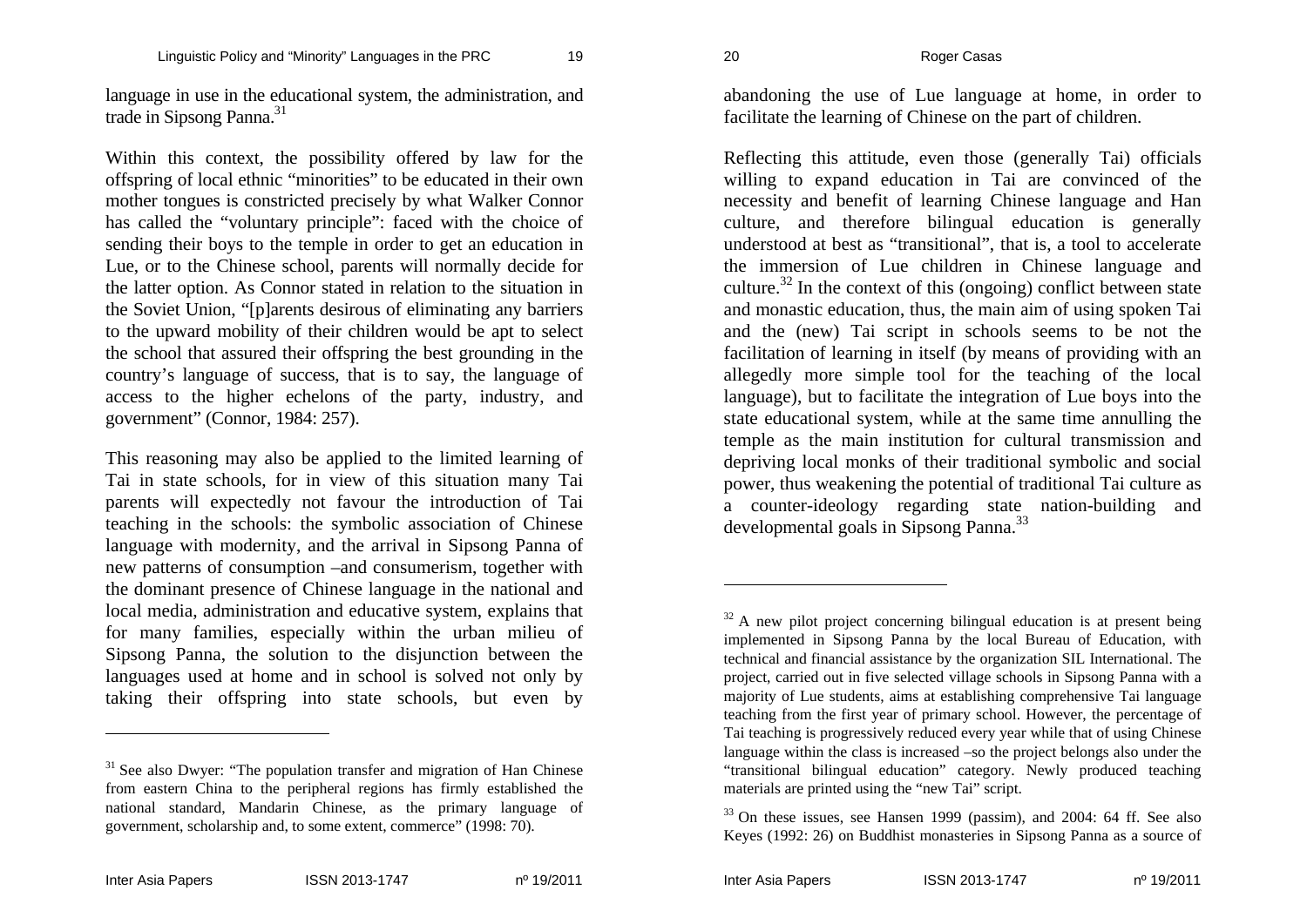In spite of these reasons (or precisely because of them), teaching and use of Tai written and spoken languages is practically absent from public schools, the media and the administration in Sipsong Panna.<sup>34</sup>

#### **Conclusions**

In order to summarize while at the same time expanding on some of the ideas presented so far, I would like to emphasize two important points in relation to linguistic policies in the PRC in general and in Sipsong Panna in particular: the first is that goals of nation-building and economic development continue apparently to determine official attitudes and policies regarding minority languages in the country. From the point of view of the state, multiculturalism and multi-linguism may become an obstacle to attain goals of national unity and economic development, and while "minority" cultures and languages need not to be totally erased in order to reach such goals, generally the use and teaching of a single common lingua franca as a means of communication at the national level is emphasized.<sup>35</sup> Furthermore, within the PRC, social and cultural

"significant passive resistance" to state policies; and Hsieh (1989: 247) on the importance of the old script as a marker of traditional Lue identity.

 $34$  See Hsieh (1989: 245): "As a matter of fact, neither the traditional style nor the new style had much use in Sipsong Panna after liberation [in the case of Sipsong Panna the date should be 1950]… On the one hand, the number of teachers who new the new Dai characters was still not adequate; on the other hand, school education concentrated on learning the Han language (Chinese)". Even though Hsieh wrote this at the end of the 1980s, his conclusions are valid to describe the situation in Sipsong Panna today.

conditions such as immigration of Han Chinese into previously "minority"-dominated areas or the subordinate position of "minority" languages in the "metalinguistic hierarchy" within the country guarantee that their use is more and more confined to the context of the family, making sure that all citizens are able to speak the standard (Chinese) and understand state messages. On the other hand, in the case of Sipsong Panna the creation of the "new Tai script" in the 1950s involved the attempt to isolate the Lue from culturally-related groups using the same script but living outside the PRC, a step in the process of erasure of traditional Lue identity and creation of a specifically Chinese *minzu* (that is, the "*Dai*").

A second point I want to emphasize, related to the first, is that the implementation of special linguistic policies regarding "minority" languages more often than not help reproduce not only traditional cultural prejudices on the part of the Han majority (and very often of members of the "minorities" themselves) but, most importantly, the subordinate socioeconomic position of non-Han groups in the "autonomous areas".

As has been shown in this paper, since the times of the Republic of China the integration of Tai children (particularly boys) within the state educational system has been problematic. The failure of Tai boys in school is all the more evident since children of other ethnic groups in the region do succeed in their adaptation to the state education system: members of other non-Han groups in Sipsong Panna such as the Akha (classified in the PRC as Hani) or the Jinuo, who, unlike the Tai, did not posses a script, and are therefore not entitled to receive

<sup>35</sup> On these ideas, see for example Benedict Anderson, *Imagined Communities: Reflections on the Origin and Spread of Nationalism* (Verso, London, 1983); Ernest Gellner, *Nations and Nationalism* (Cornell Univ. Pr., 1983), Eric Hobsbawn, *Nations and Nationalism since 1780: Programme,* 

*Myth, Reality* (Cambridge Univ. Pr., 1991); Ralph Grillo, *Pluralism and the Politics of Difference: State, Culture and Ethnicity in Comparative Perspective* (Oxford Univ. Pr., Oxford and New York, 1998).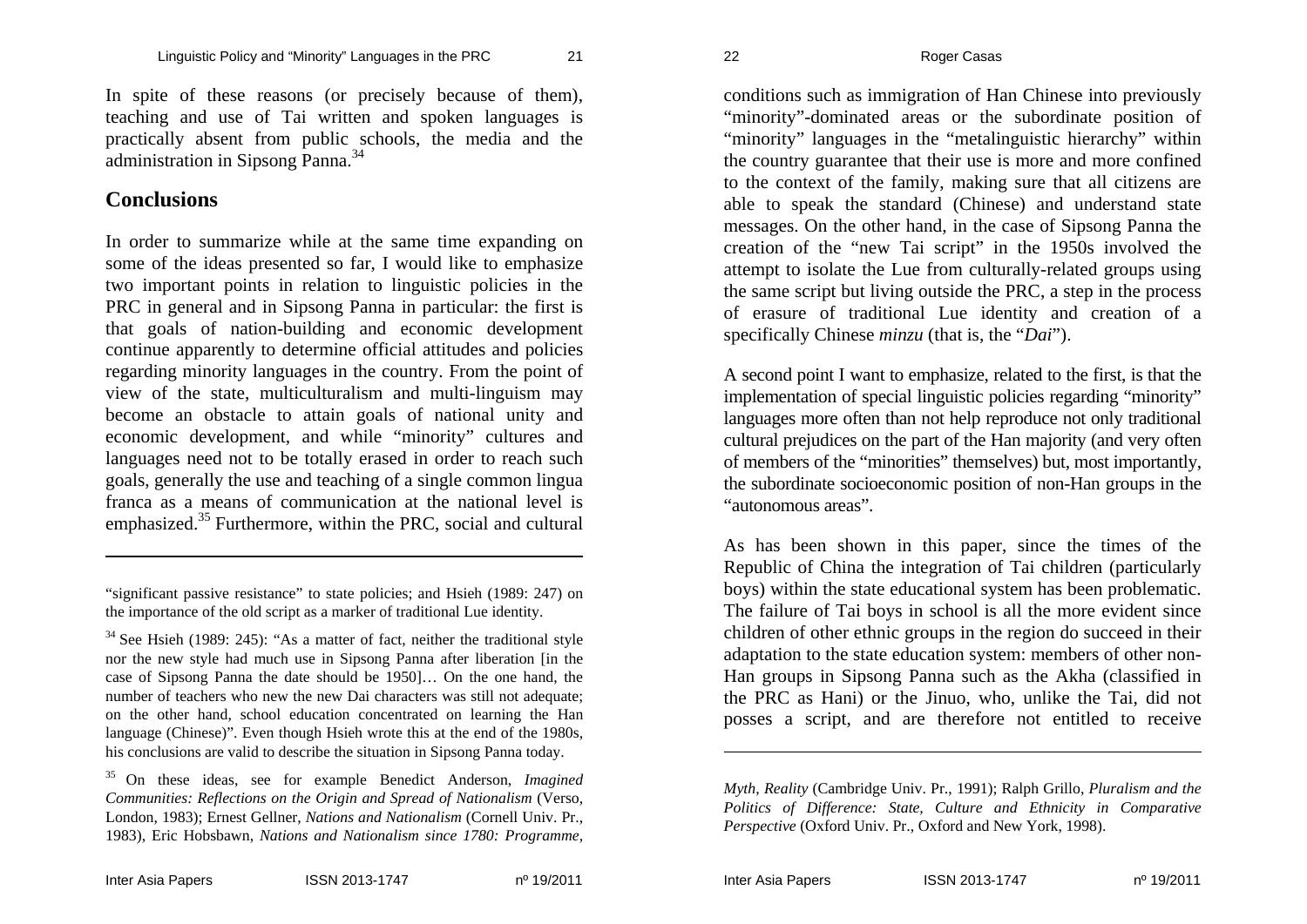instruction in their own language, do far better than the Tai in school. In the eyes of many local teachers and officials, the fact that the non-Tai groups in Sipsong Panna lack a written tradition –and therefore a culture worth of praise– is the reason why they are more willing than the Tai to abandon their own cultural practices and adapt to the Chinese school system (Hansen, 2004: 67; ibid. 1999: 125; 155-156) –according to local officials, thus, the Tai risk becoming *even more backward*  than the groups living in the uplands.  $36$ 

For the non-Tai groups in Sipsong Panna the public school system may offer an opportunity for cultural vindication regarding their traditional subordinate status, but in any case they, no less than the Tai, must assimilate to Han culture as much as possible in order to succeed in school. Consequently, educational failure on the part of the Tai and other non-Han groups in adapting to a system which transmits cultural values basically alien to them is thus often interpreted as proof of the inherent "backward" character of their culture (including language), and of the superiority of Han culture and language. The logic response to this understanding of the problem as a matter of, by which such groups are forced to adapt to a model in which nevertheless it is impossible to succeed as long as they are part of the "minorities""cultural deprivation" of the part of the non-Han groups<sup>37</sup> is thus to increase education in Chinese language, while reducing the relevance of Tai and other languages in school and outside of it. In this sense, the educational system, in conjunction with cultural discrimination, which includes linguistic policy (it is irrelevant here whether such discrimination is positive or negative), serves to the reproduction and legitimacy of the system and to the maintenance of the subordinate position of the non-Han "minorities" vis-à-vis the Han majority, through the symbolic production of "backwardness" and of a veritable "structure of permanent deferral" regarding non-Han groups,<sup>38</sup> by which such groups are forced to adapt to a model in which nevertheless it is impossible to succeed as long as they are part of the "minorities".<sup>39</sup>

<sup>38</sup> This term has been used by Gary Wilder to refer to the symbolic domination of Western colonial powers on the colonized –and quoted in Li (2007: 15). As Hansen (1999: XV) points out, "[i]n many respects Chinese education in Sipsong Panna resembles the education established by colonial powers for indigenous peoples in other parts of the world" (see also ibid., 165). The fact that the symbolic and material subordination of non-Han groups may take place as an "unintended consequence" of "minority" policies is irrelevant for the argument displayed here: I admit the effects of such policies may work in the same way that the effects of the "development apparatus" in Lesotho described by James Ferguson, that is, "behind the backs or against the wills of even the most powerful actors"; in any case this does not affect my argument. As Ferguson, I believe that "the outcomes of planned social interventions can end up coming together into powerful constellations of control that were never intended and in some cases never even recognized, but are all the more effective for being 'subjectless'". Ferguson (1994: 18-19).

<sup>&</sup>lt;sup>36</sup> Hansen 1999: 168: "It appears that, due to their historically low position of the non-Tai in Sipsong Panna, some minorities from the mountains find in Chinese education a way to refute the prejudice against them that is still prevalent among Tai students and peasants […] [A] local, historically inherited ethnic hierarchy can play an important role in determining responses to state education, and some groups apparently see assimilation as a strategy for changing their own position within the local community, government, and administration". On the importance of the Chinese concept of "culture" ( $\dot{\chi}$  / $\dot{\chi}$ , *wenhua*) and its relation to literacy, see Iredale et al. (2001: 52).

 $37$  The term is taken from the study on sociolinguistics by Labov (1972).

 $39$  In spite of looking at linguistic choice exclusively from the point of view of the social situation and the opportunities for mobility in contemporary Sipsong Panna, I believe this issue cannot be grasped adequately by an exclusively interpretive approach –it is necessary to account for both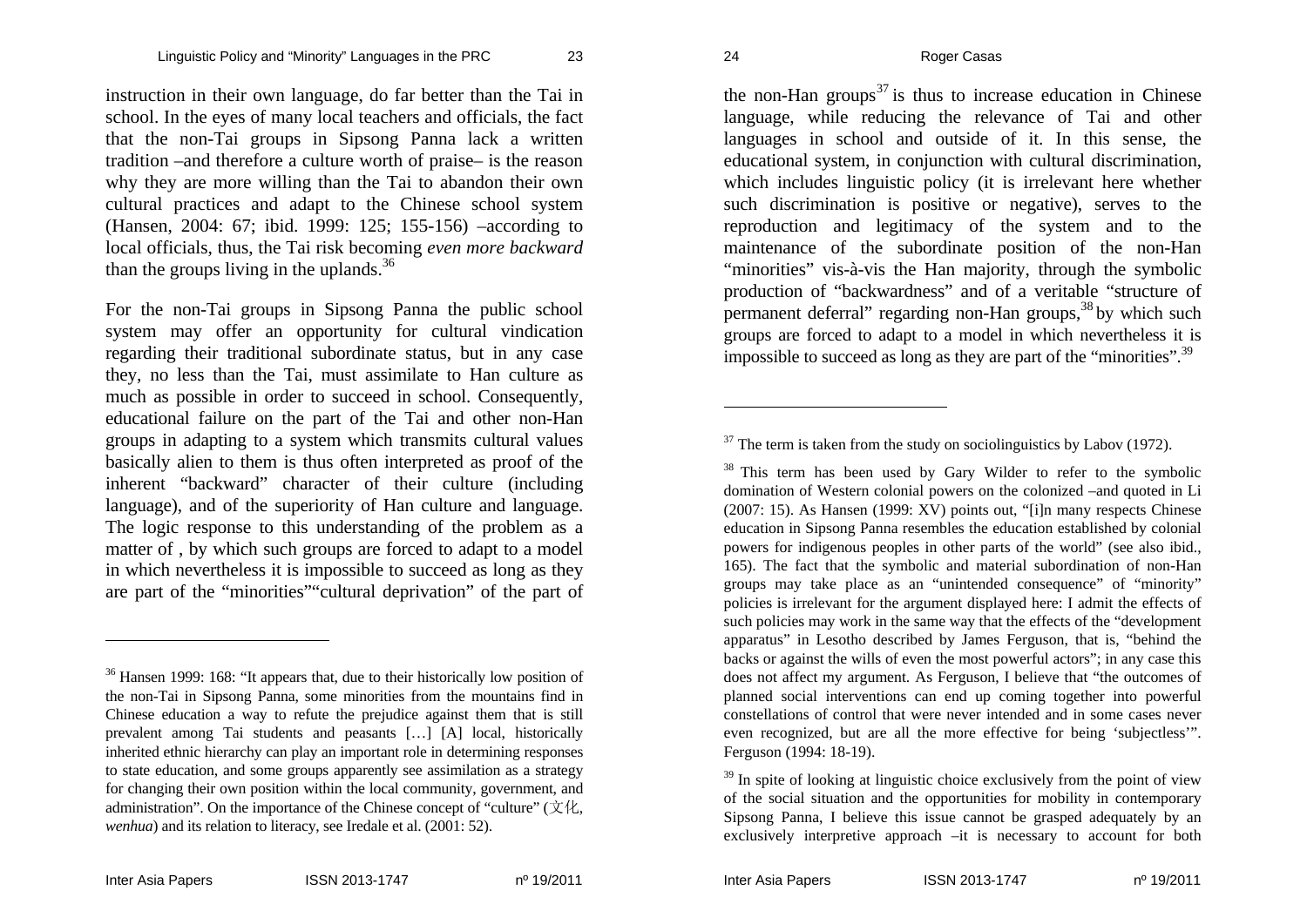#### **References**

Anderson, Benedict (1983) *Imagined Communities: Reflections on the Origin and Spread of Nationalism*. London: Verso.

Bilik, Naran (1998) "Language Education, Intellectuals and Symbolic Representation: Being an Urban Mongolian in New Configuration of Social Evolution", in Wiliam Safran, ed., *Nationalism and Ethnoregional Identities in China*. London and Portland: Frank Cass, pp. 47-67.

Borchert, Thomas (2008) "Worry for the Dai Nation: Sipsongpanna, Chinese Modernity, and the Problems of Buddhist Modernism". *The Journal of Asian Studies*, 67 (1), pp. 107-142.

Bradley, David (2005) "Language Policy and Language Endangerment in China", *International Journal of the Sociology of Language*, nº 173, pp. 1-21.

Chen Baoya and He Fang (2004) "A Preliminary Study of the Basic Pedigree Structure of the Sino-Tibetan Language Family". *Journal of Yunnan University for the Nationalities* (云南民族大 学学 报, *Yunnan Minzu Daxue Xuebao*), Social Sciences Edition ( 哲学社会学版, *Zhexue Shehuixue Ban*), 21 (1).

Chinese Government (2000) *White Paper, "National Minorities Policy and its Practice in China"*. Beijing: Information Office of the State Council of the People´s Republic of China.

people's choices and the material construction of the context by forces beyond the immediate control and choice of ordinary people (in this case, current economic and cultural dynamics in the region). In this sense, Iredale et al. (2001), as well as other authors, simply replicate official discourses about the problem of "access to education" with their emphasis on figures of students enrolled in public schools among "minority" populations. Social subordination of the non-Han "minorities" will remain as long as we do not break free of the discourses regarding cultural differentiation and the acceptance of social, cultural and linguistic hierarchies.

Chinese Government (2005) *White Paper, "Regional Autonomy for Ethnic Minorities in China".* Beijing: Information Office of the State Council of the People´s Republic of China.

Condominas, George (1990) *From Lawa to Mon, from Saa´ to Thai. Historical and Anthropological Aspects of Southeast Asian Social Spaces*. Canberra: Australian National University.

Connor, Walker (1998) *The National Question in Marxist-Leninist Theory and Strategy*. Princeton, New Jersey: Princeton University Press.

Dreyer, June Teufel (1976) *China's Forty Millions*. Cambridge, MA: Harvard University Press.

Dwyer, Arienne M. (1998) "The Texture of Tongues: Languages and Power in China", in Wiliam Safran, ed., *Nationalism and Ethnoregional Identities in China*. London and Portland: Frank Cass, pp. 68-85.

Ferguson, James (1994) *The Anti-Politics Machine: "Development", Depoliticization, and Bureaucratic Power in Lesotho*. Minneapolis and London: University of Minnesota Press.

Fei Xiaotong (1981) "Ethnic Identification in China", in *Towards a People´s Anthropology*. Beijing: New World Press.

Gellner, Ernest (1983) *Nations and Nationalism.* Cornell Univ. Press.

Grillo, Ralph (1998) *Pluralism and the Politics of Difference: State, Culture and Ethnicity in Comparative Perspective*. Oxford and New York: Oxford University Press.

Guldin, Gregory Eliyu (1994) *The Saga of Anthropology in China. From Malinowski to Moscow to Mao*. New York and London: M. E. Sharpe,.

Guo Yingjie (2004) *Cultural Nationalism in Contemporary China. The Search for National Identity under Reform*. London and New York: Routledge.